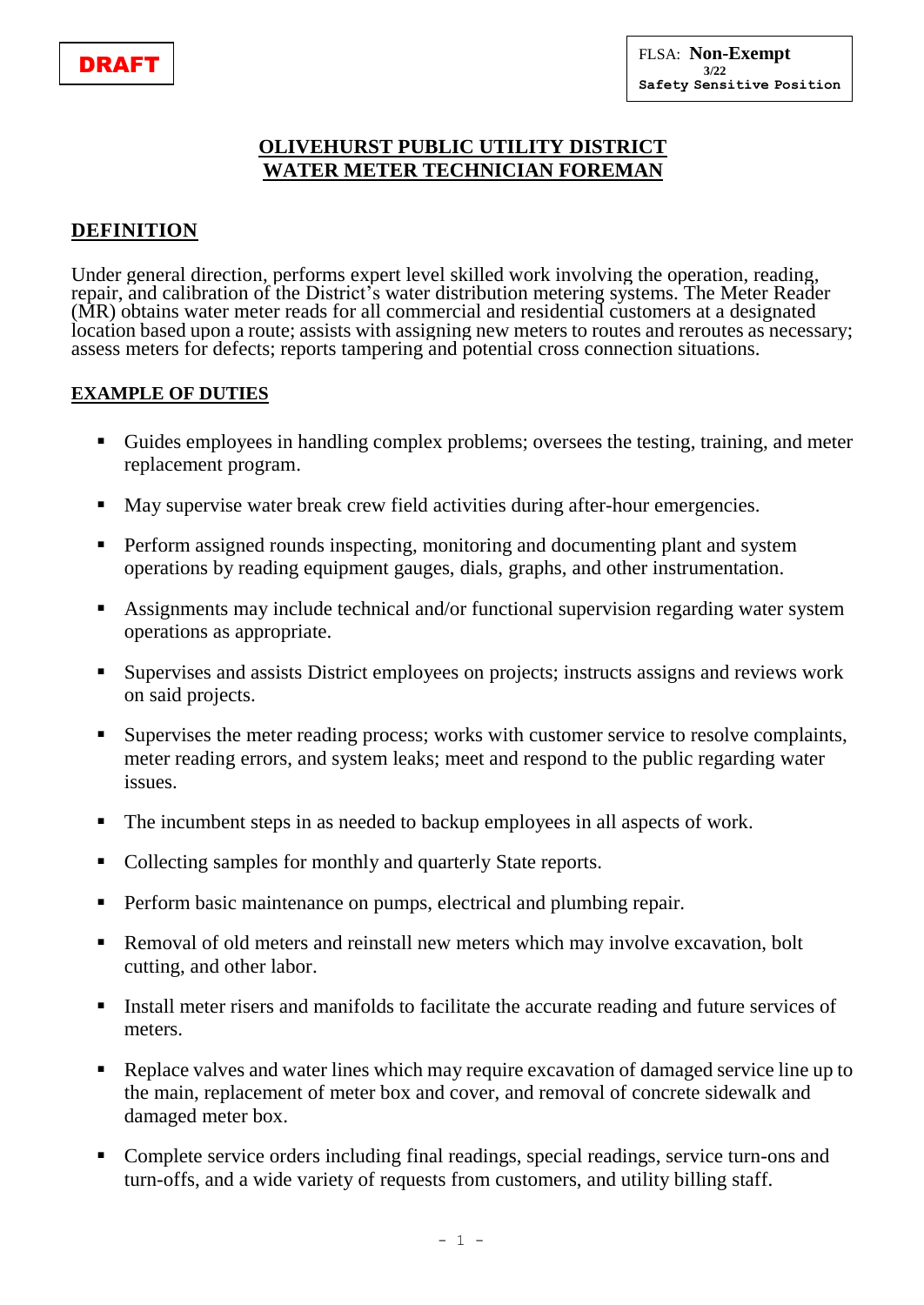- Upload and download meter route readings and other data.
- Issue and print various billing and usage information, route assignments, services orders, and meter numbers.
- Read meters using hand-held computer to input data.
- Test all new meters and old meters; maintain inventory control of meters/mxu's.

### **DESIRABLE QUALIFICATIONS**

Knowledge of:

- The principles of water treatment plant operations and maintenance; operating principles of valves, pumps, motors, motor control panels, and other plant equipment.
- Basic laboratory tests for water.
- Safety and hazards associated with water treatment including confined space entry and chemical hazards.
- Regulatory requirements, e.g. Title 40, Code of Federal Regulations, Title 23, California Code of Regulations.
- The principles, practices, and regulations related to water treatment plant operations and maintenance.
- Billing procedures as related to meter reads.
- **Principles of remote meter reading systems.**

Skill in:

- Working with Business Office staff to resolve billing errors.
- Recognize, prioritize, and accomplish needed tasks.
- Respond quickly and effectively in difficult situations.
- Effectively work with other employees, problems, or concerns.

Ability to:

- Respond to water quality concerns such as taste and odor.
- Work any shift, holidays, and weekends. Willingness to work overtime.
- Carry out policies of the District.
- Keep abreast of new and changing technology relevant to this position.
- Use initiative and independent judgment.
- Stay abreast of new products and procedures especially related to water meter technology.
- Use a personal computer and job-related software applications.
- Basic laboratory tests for water analyses.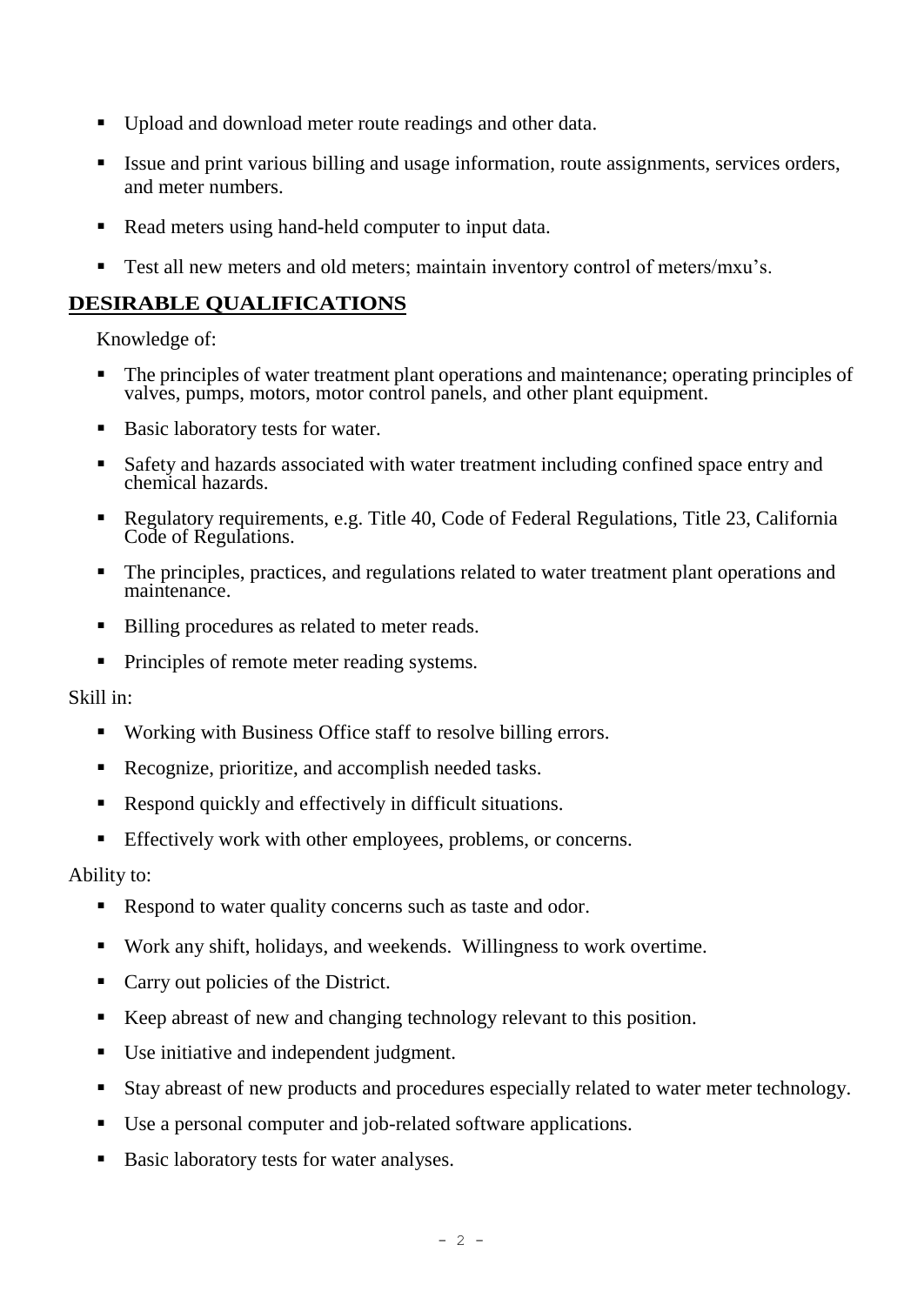Operate Supervisor Control and Data Acquisition (SCADA), computer equipment to control and monitor flow of water treatment and processing chemicals through the treatment plant and water distribution system; monitor gauges and meters and record meter readings.

## **JOB QUALIFICATION REQUIREMENTS**

Minimum requirements:

- Possession of State of California Grade I Water Treatment Operator I Certificate and ten (10) years of water related field work.
- High School diploma or equivalent.
- **Possession of valid Class C California Driver's License.**
- Must be insurable by District's auto liability insurer.

#### **SPECIAL REQUIREMENTS**

Essential Duties require the following physical skills and work requirements: Working conditions in the field are subject to variations in temperature, and may include wind, rain, and other elements. Requires the ability to differentiate colors, shapes, textures, odors; the ability to maintain mental capacity, which allows the capability of exercising sound judgment and rational thinking under varied circumstances; the ability to see; the ability to communicate orally; requires sufficient hand/eye coordination to perform repetitive movement. Requires ability to work safely out-of-doors in all weather, lift and carry equipment alone frequently weighing up to 50 lbs. and up to 75 lbs. with assistance; stand and walk for extended periods, climb, bend, and stoop, grasp and hold objects or tools with full range of motion in wrists and arms; work/traverse on slippery and uneven surfaces; hearing capacity sufficient to understand conversations. Also includes exposure to chemicals, biohazards, heights, confined spaces, weather exposure, trip/fall hazards, power tools, and animals. Requires the ability to operate a motor vehicle.

**Olivehurst Public Utility District is an equal opportunity employer. In compliance with the Americans with Disabilities Act, the District will provide reasonable accommodation to qualified individuals with disabilities.**